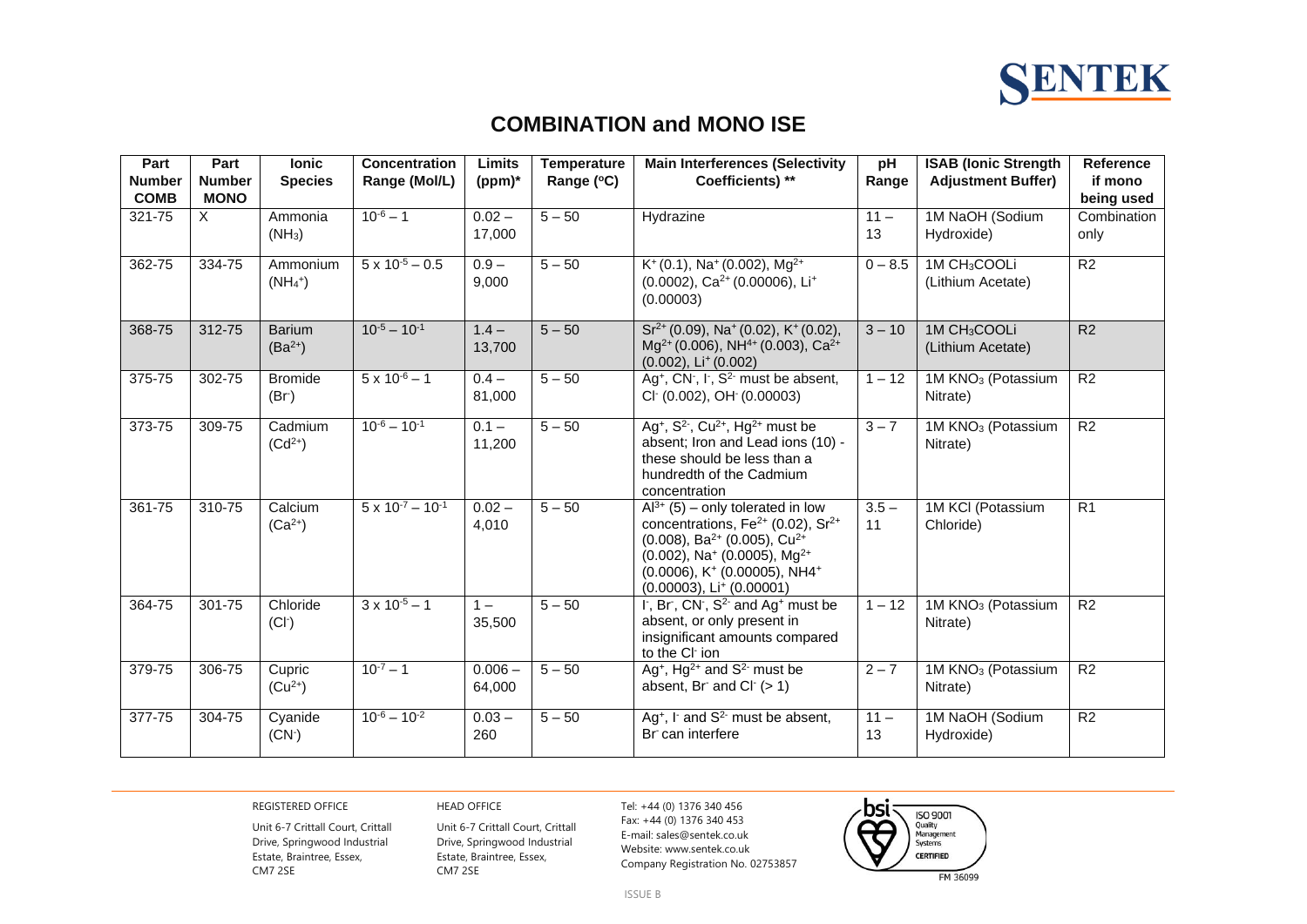

| Part<br><b>Number</b> | Part<br><b>Number</b> | <b>lonic</b><br><b>Species</b>          | <b>Concentration</b><br>Range (Mol/L) | Limits<br>$(ppm)*$  | <b>Temperature</b><br>Range (°C) | <b>Main Interferences (Selectivity</b><br>Coefficients) **                                                                                                                                                        | pH<br>Range  | <b>ISAB (Ionic Strength</b><br><b>Adjustment Buffer)</b>                     | <b>Reference</b><br>if mono |
|-----------------------|-----------------------|-----------------------------------------|---------------------------------------|---------------------|----------------------------------|-------------------------------------------------------------------------------------------------------------------------------------------------------------------------------------------------------------------|--------------|------------------------------------------------------------------------------|-----------------------------|
| <b>COMB</b>           | <b>MONO</b>           |                                         |                                       |                     |                                  |                                                                                                                                                                                                                   |              |                                                                              | being used                  |
| 365-75                | 333-75                | Fluoride (F <sup>-</sup> )              | $10^{-6} - 10^{-1}$                   | $0.02 -$<br>1,900   | $5 - 50$                         | $OH-(0.1)$                                                                                                                                                                                                        | $4 - 8$      | TISAB <sup>a)</sup>                                                          | R1                          |
| 376-75                | 303-75                | $I$ odide $(I1)$                        | $5 \times 10^{-7} - 1$                | $0.06 -$<br>127,000 | $5 - 50$                         | Br (0.0004), Cl (0.000001), Ag <sup>+</sup> ,<br>$S2$ must be absent, CN $(1)$                                                                                                                                    | $2 - 12$     | 1M KNO <sub>3</sub> (Potassium<br>Nitrate)                                   | R <sub>2</sub>              |
| 372-75                | 307-75                | Lead $(Pb2+)$                           | $10^{-6} - 10^{-1}$                   | $0.2 -$<br>20,800   | $5 - 50$                         | $Cd^{2+}$ (>1), Ag <sup>+</sup> , S <sup>2-</sup> , Cu <sup>2+</sup> , Fe <sup>2+</sup> ,<br>$Fe3+$ and Hg <sup>2+</sup> must be absent                                                                           | $3 - 7$      | 1M KNO <sub>3</sub> (Potassium<br>Nitrate)                                   | R <sub>2</sub>              |
| 360-75                | 311-75                | Nitrate<br>(NO <sub>3</sub> )           | $7 \times 10^{-6} - 1$                | $0.4 -$<br>62,000   | $5 - 50$                         | Cl (0.006), $HCO3$ (0.005), $NO2$<br>(0.001), CH <sub>3</sub> COO (0.0005), F<br>$(0.0001)$ , $SO42$ (0.00001)                                                                                                    | $2 - 11$     | 1M (NH <sub>4</sub> ) <sub>2</sub> SO <sub>4</sub><br>(Ammonium<br>Sulphate) | R <sub>2</sub>              |
| 367-75                | $\overline{X}$        | Perchlorate<br>$(CIO4$ <sup>-</sup> $)$ | $2 \times 10^{-6} - 1$                | $0.2 -$<br>99,500   | $5 - 50$                         | SCN <sup>-</sup> (0.03), I <sup>-</sup> (0.02), NO <sub>3</sub> <sup>-</sup><br>$(0.02)$ , Cl <sup>-</sup> $(0.0003)$ , PO <sub>4</sub> 3-<br>$(0.0002)$ , CH <sub>3</sub> COO <sup><math>-</math></sup> (0.0001) | $0 - 11$     | 1M CH <sub>3</sub> COOLi<br>(Lithium Acetate)                                | R1                          |
| 366-75                | 314-75                | Potassium<br>$(K^+)$                    | $10^{-6} - 1$                         | $0.04 -$<br>39,000  | $5 - 50$                         | $Rb^{+}(2)$ , Cs <sup>+</sup> (0.4), NH <sub>4</sub> <sup>+</sup> (0.01),<br>Na <sup>+</sup> (0.0004), Ca <sup>2+</sup> (0.0003),<br>Mg <sup>2+</sup> (0.0003), Li <sup>+</sup> (0.0001)                          | $1 - 9$      | 0.1M TEAC<br>(Tetraethylammonium<br>Chloride)                                | R <sub>2</sub>              |
| 371-75                | 308-75                | Silver (Ag <sup>+</sup> )               | $10^{-7} - 1$                         | $0.01 -$<br>107,900 | $5 - 50$                         | $S2$ and Hg <sup>2+</sup> must be absent or<br>in very low concentrations<br>relative to the silver<br>concentration                                                                                              | $1 - 9$      | 5M KNO <sub>3</sub> (Potassium<br>Nitrate)                                   | R2                          |
| 315-77                | 315-75                | Sodium<br>$(Na^+)$<br>(glass)           | $10^{-7} - 3$                         | $0.002 -$<br>69,000 | $5 - 80$                         | Li <sup>+</sup> , K <sup>+</sup> , Pb <sup>+</sup> , NH4 <sup>+</sup> , Ag <sup>+</sup> , Ti <sup>+</sup>                                                                                                         | $9 - 12$     | SISAB <sup>b)</sup>                                                          | R <sub>2</sub>              |
| 315-78                | 305-75                | Sodium<br>$(Na^+)$ (PVC)                | $4 \times 10^{-5} - 1.5$              | $1 -$<br>35,000     | $5 - 50$                         | $K^+$ (0.6), NH <sub>4</sub> <sup>+</sup> (0.2), Ca <sup>2+</sup> (0.02)<br>$Mg^{2+}$ (0.03), S <sup>2</sup> , Br, CN, I <sup>-</sup>                                                                             | $1 - 12$     | 2M Lithium Acetate                                                           | R2                          |
| 378-75                | $\overline{X}$        | Sulphide<br>$(S^2)$                     | $10^{-7} - 1$                         | $0.003 -$<br>32,000 | $5 - 50$                         | $Ag+$ and Hg <sup>2+</sup> must be absent                                                                                                                                                                         | $13 -$<br>14 | <b>SAOB</b>                                                                  | R <sub>2</sub>              |
| 380-75                | $\overline{X}$        | Thiocyanate<br>(SCN <sub>1</sub> )      | $2 \times 10^{-5} - 10^{-1}$          | $1 -$<br>5,800      | $5 - 50$                         | Ag <sup>+</sup> , S <sup>2-</sup> , Cl <sup>-</sup> , I <sup>-</sup> must be absent,<br>Br- and $S_2O_3^2$ - small<br>interferences                                                                               | $2 - 12$     | 1M KNO <sub>3</sub> (Potassium<br>Nitrate)                                   | R2                          |

REGISTERED OFFICE HEAD OFFICE HEAD OFFICE Tel: +44 (0) 1376 340 456

Unit 6-7 Crittall Court, Crittall Drive, Springwood Industrial Estate, Braintree, Essex, CM7 2SE

Unit 6-7 Crittall Court, Crittall Drive, Springwood Industrial Estate, Braintree, Essex, CM7 2SE

Fax: +44 (0) 1376 340 453 E-mail: sales@sentek.co.uk Website: www.sentek.co.uk Company Registration No. 02753857



FM 36099